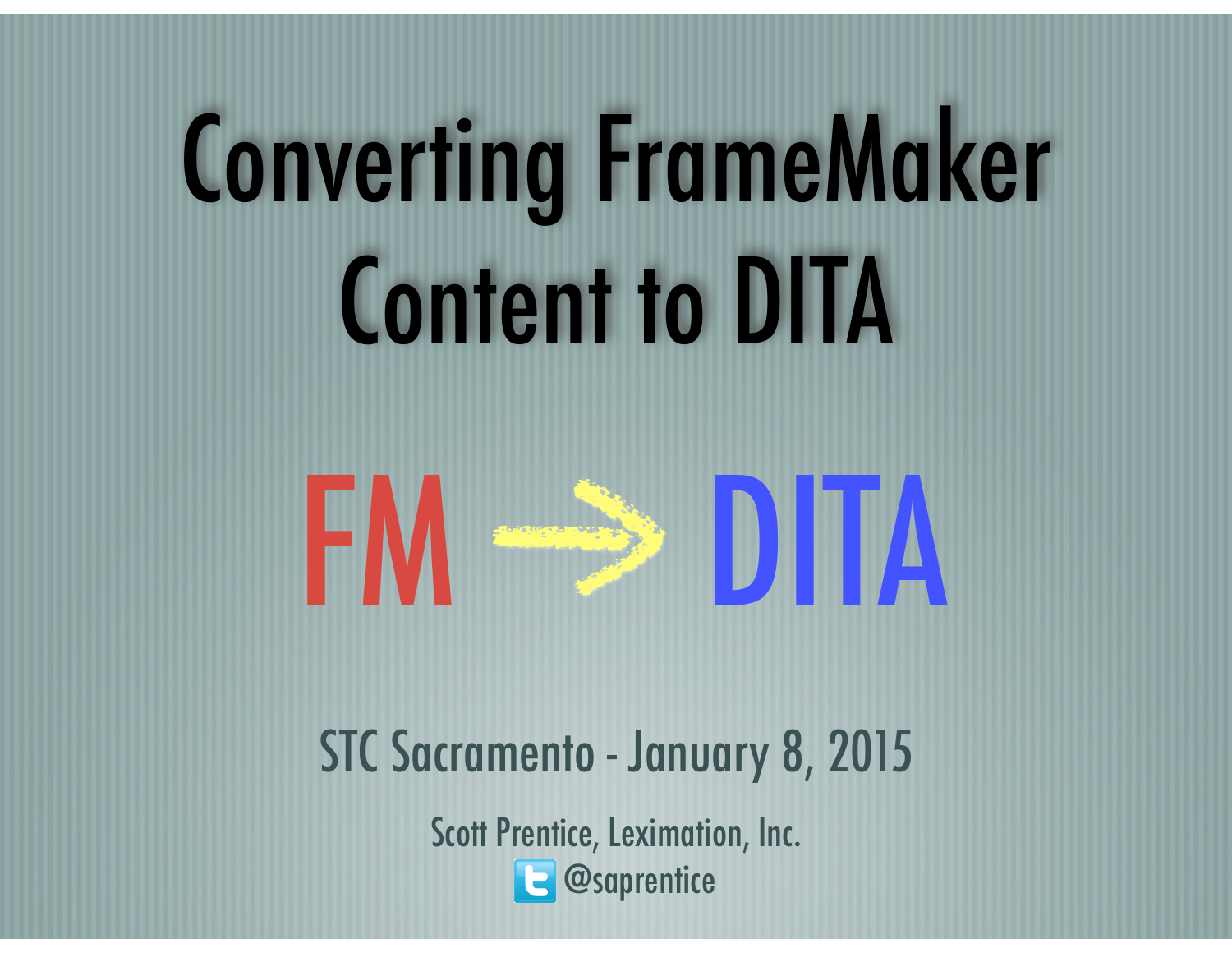#### Introduction

- Scott Prentice, President of Leximation, Inc.
- Specializing in FrameMaker plugin development as well as structured FrameMaker conversions, consulting, and development. FrameMaker user/developer since 1991.
- Developed DITA-FMx, a FrameMaker plugin for efficient DITA authoring and publishing.
- Offers consulting for custom Help systems, creative/ functional web applications, and EPUB solutions.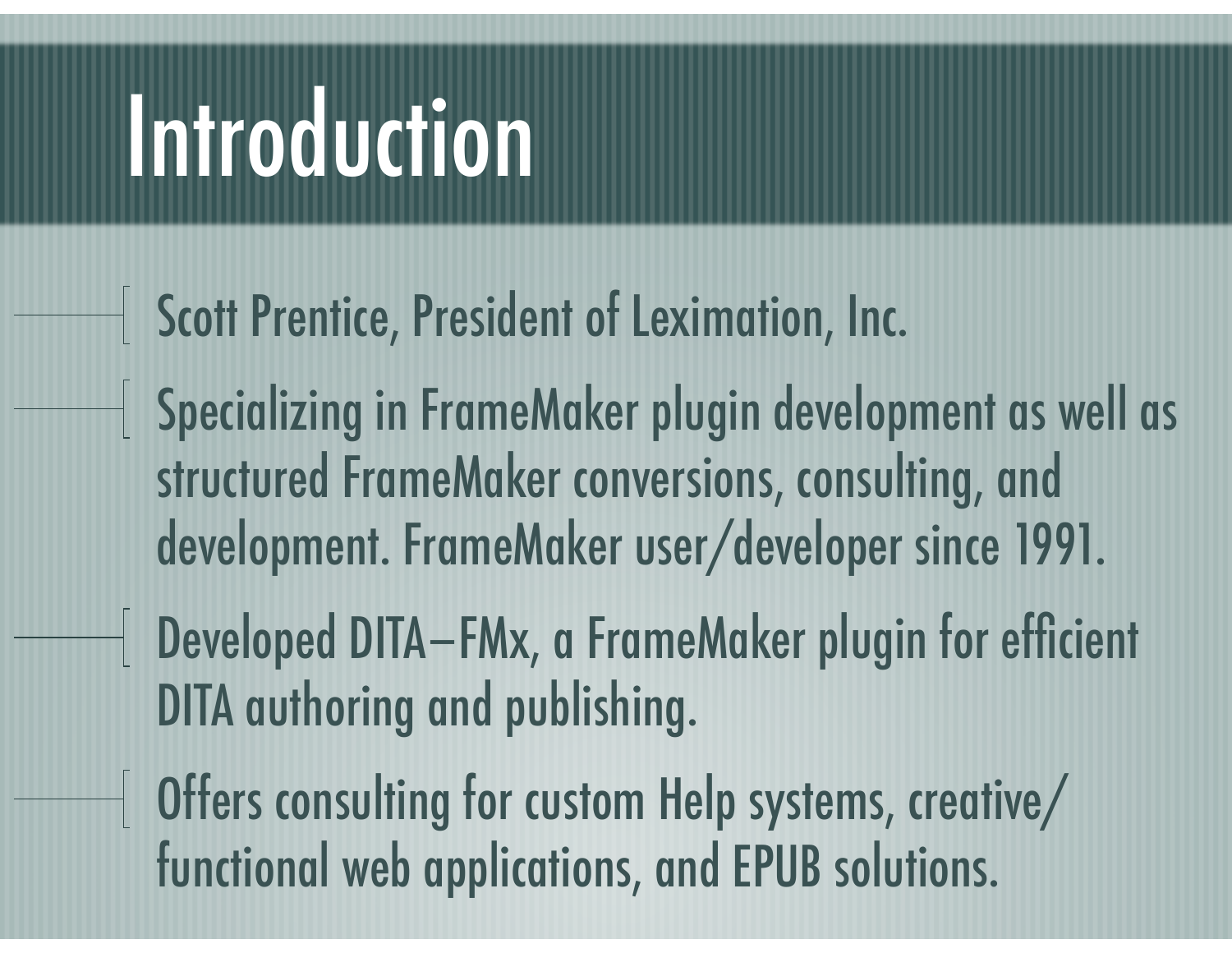# FM to DITA conversion options

FrameMaker (conversion table and scripting) Mif2Go Stilo Migrate WebWorks Consultants  $\vert$  Copy and paste .. (yes, this is a viable option)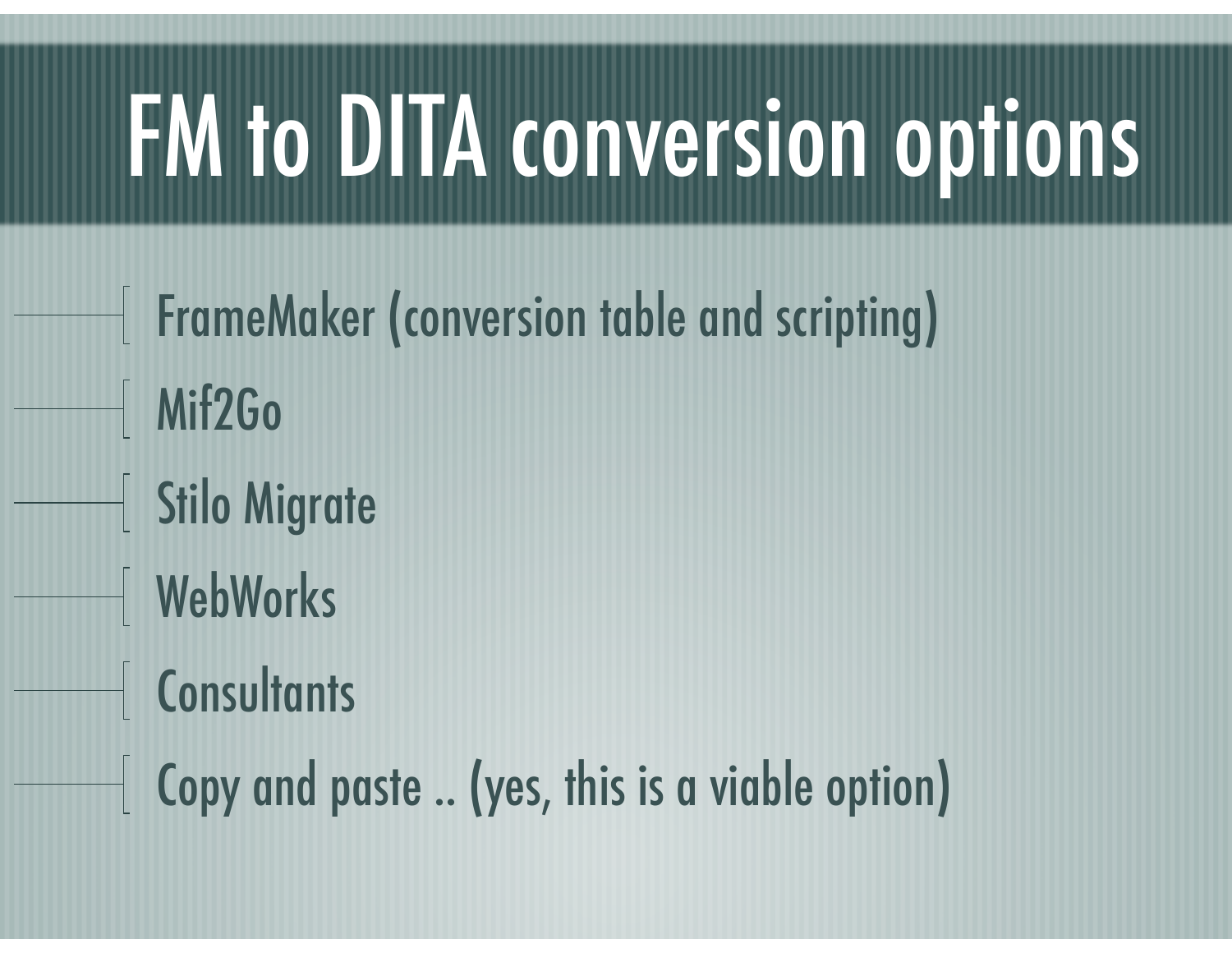#### FrameMaker conversion tables

More flexible for "imperfect" content Able to adapt to issues Requires review of every page Can be done as time permits Gives "you" control over the outcome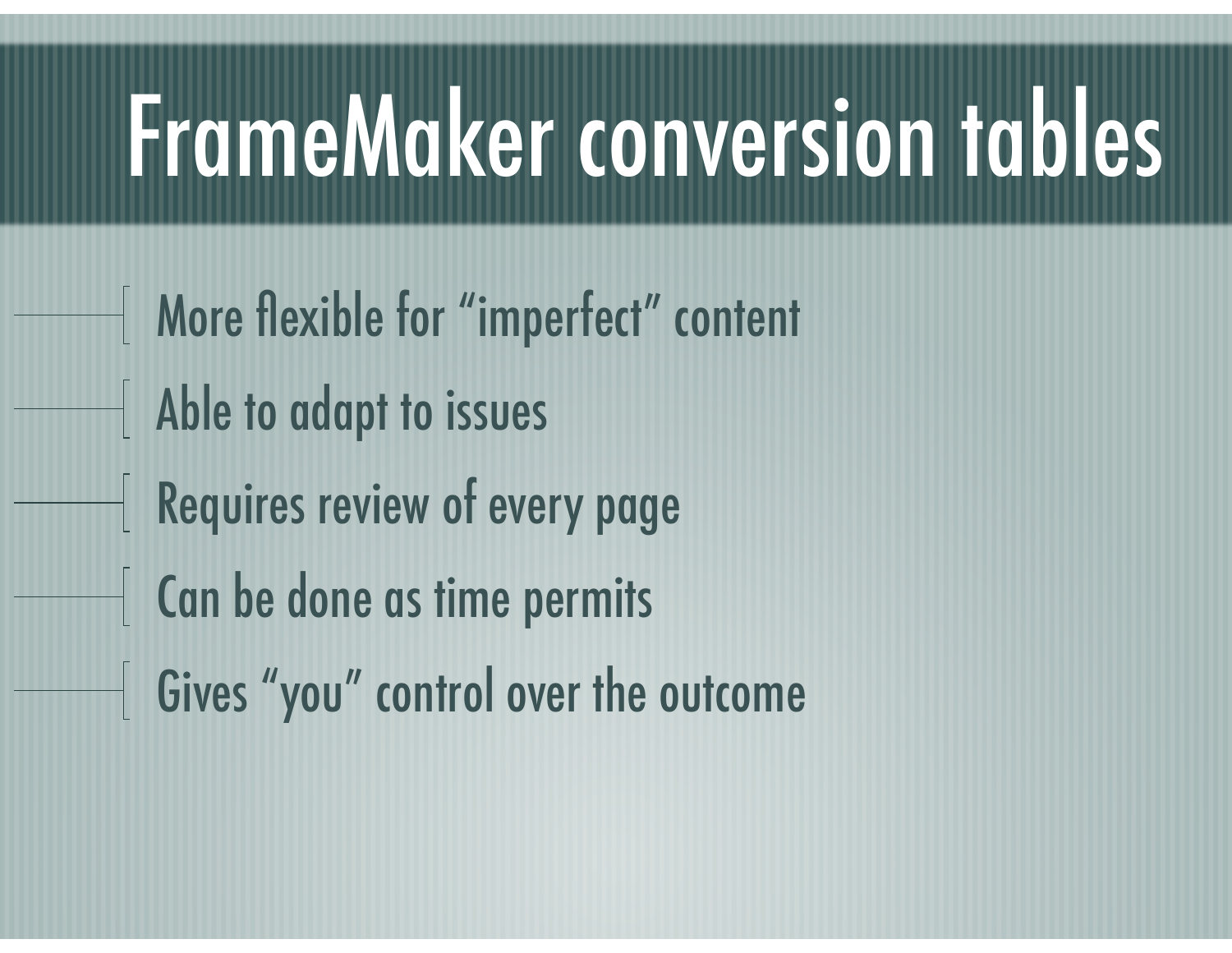## Conversion "tools"

FrameMaker (from FM7.1 on up) DITA DTD files (XML model) Structured application **Conversion table** Scripting and/or plugins (FrameSLT, FM2DITA, and ?) Structured Application Developer's Guide/Reference (they are your friend!)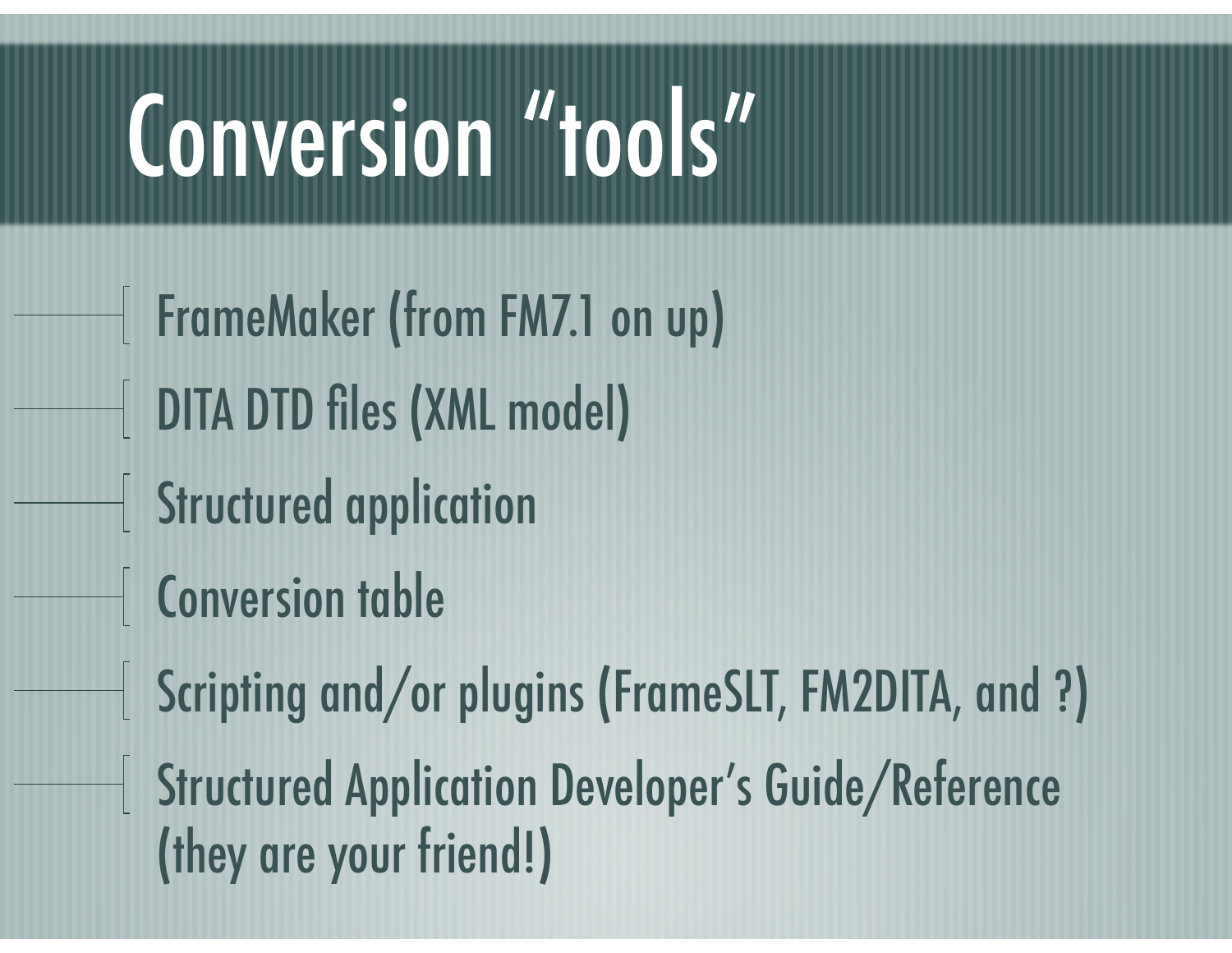## Structured application

- $\perp$  Instructs FM how to apply formatting to elements and provides validation rules
	- DTD
	- Template (with embedded EDD)
	- Read/write rules
		- Optional XSLT processing
- May need separate structured app for conversion/authoring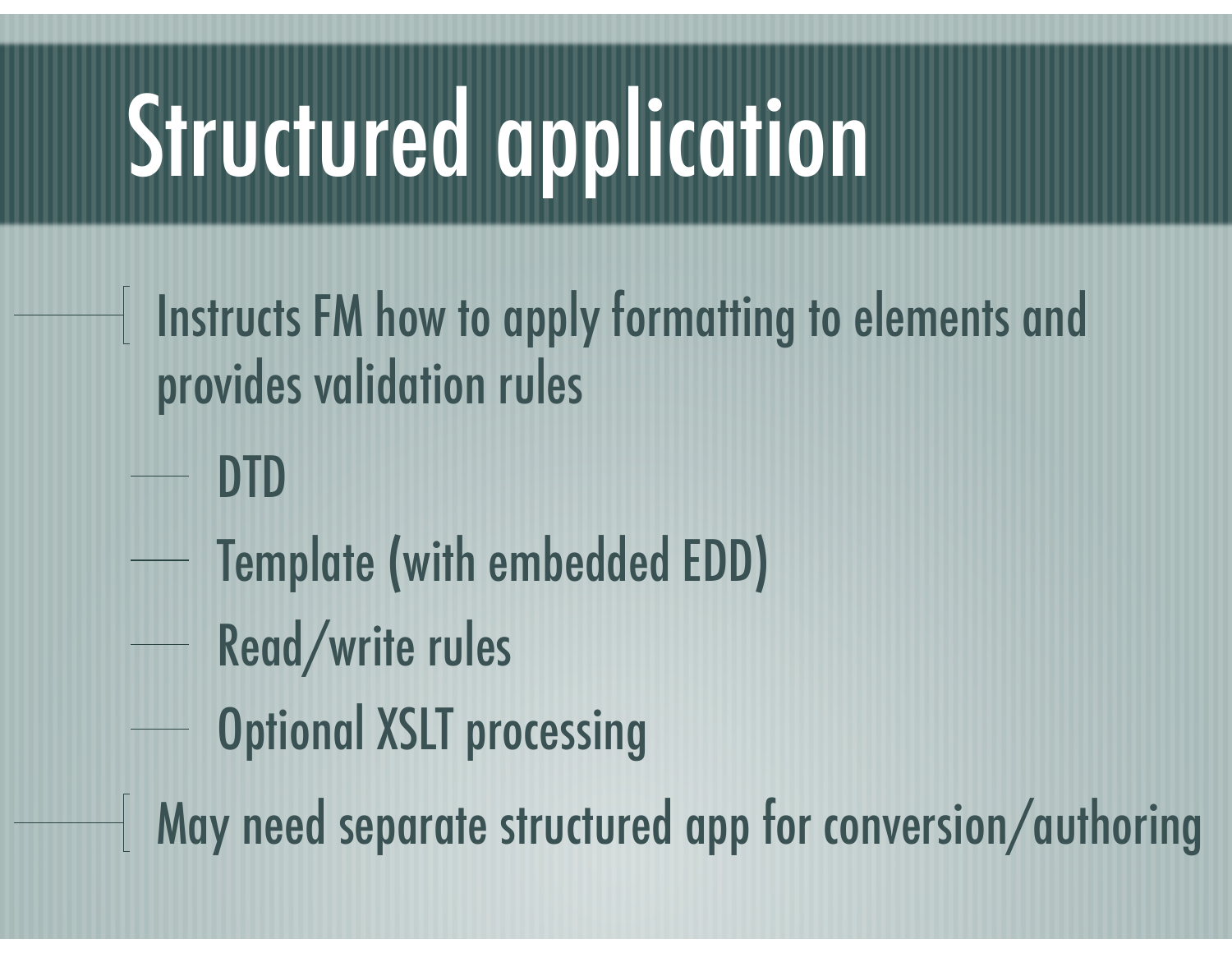# Conversion table basics

#### Map styles and objects to elements, optionally set attributes

(1/2)

| Wrap this object | In this element               | Qualifier | Notes |
|------------------|-------------------------------|-----------|-------|
| P:ChapterTitle   | title                         |           |       |
| P:Body           | р                             | LΟ        |       |
| P:Bullet1        | р                             | <b>B1</b> |       |
| P:BulletCont1    | р                             | ا 1∟      |       |
| C:Bold           | b                             |           |       |
| C:BoldItalic     | ph [outputclass="bolditalic"] |           |       |
| M:Index          | fm-indexterm                  |           |       |
|                  |                               |           |       |

#### Wrap elements in other elements

|  | $E:[B1],E:[L1]^*$                                       |       |    |  |
|--|---------------------------------------------------------|-------|----|--|
|  | $E:$ li+                                                | ul    | -0 |  |
|  | $\mathsf{I}\mathsf{E}:[\mathsf{L}\mathsf{D}]\mathsf{+}$ | body  |    |  |
|  | E:title, E:body                                         | topic |    |  |
|  |                                                         |       |    |  |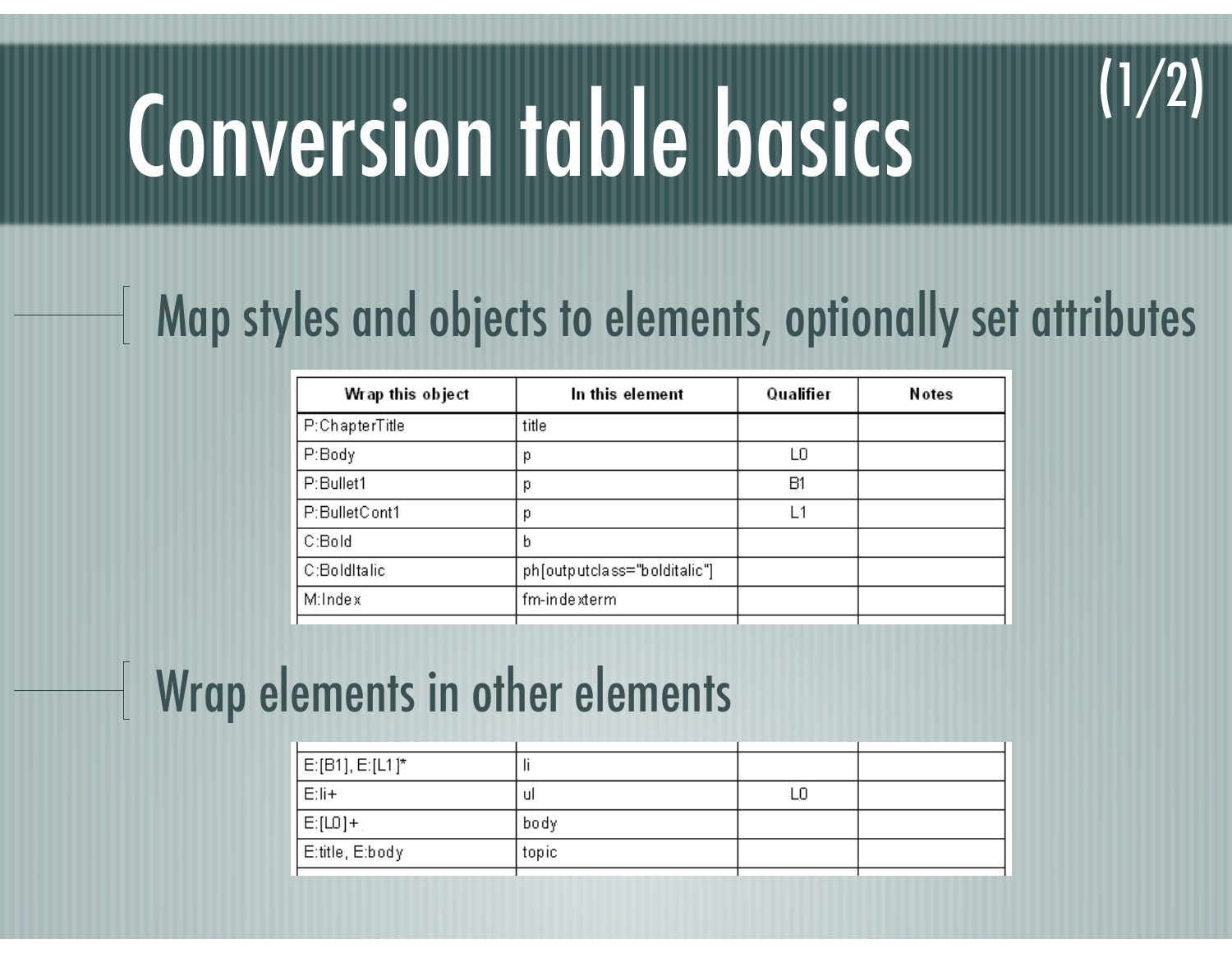

## Conversion table basics

Make effective use of qualifiers Add a "Notes" column and formatting Can apply to single file or entire book Creates structured FM binary file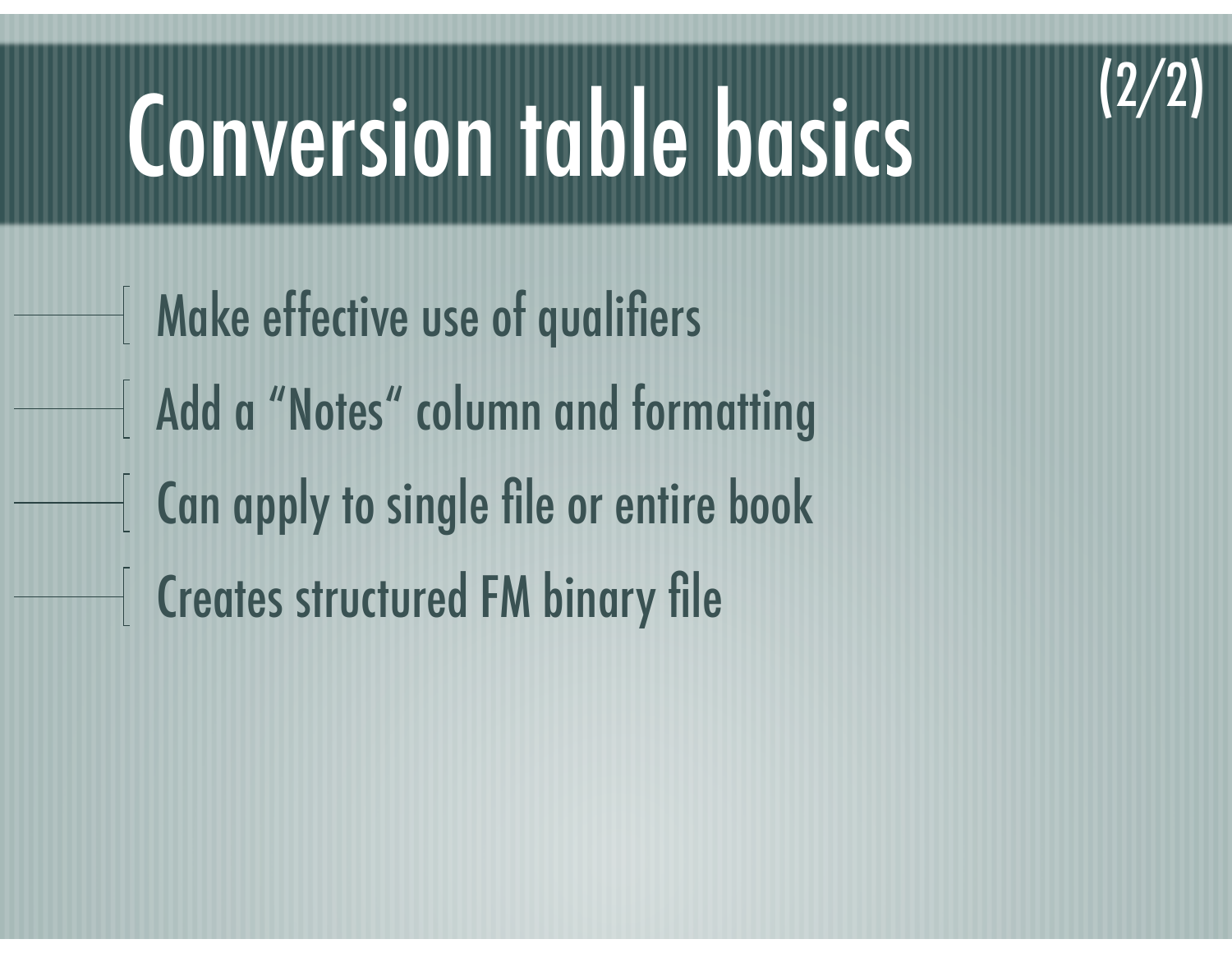## Creating a conversion table

Analyze styles and objects in FM files Create document with examples of all tags and objects Start with .. StructureTools > Generate Conversion Table Rearrange rows into logical groups **Map objects to elements** Wrap elements in other elements Test, then add more mappings and wrappings (repeat)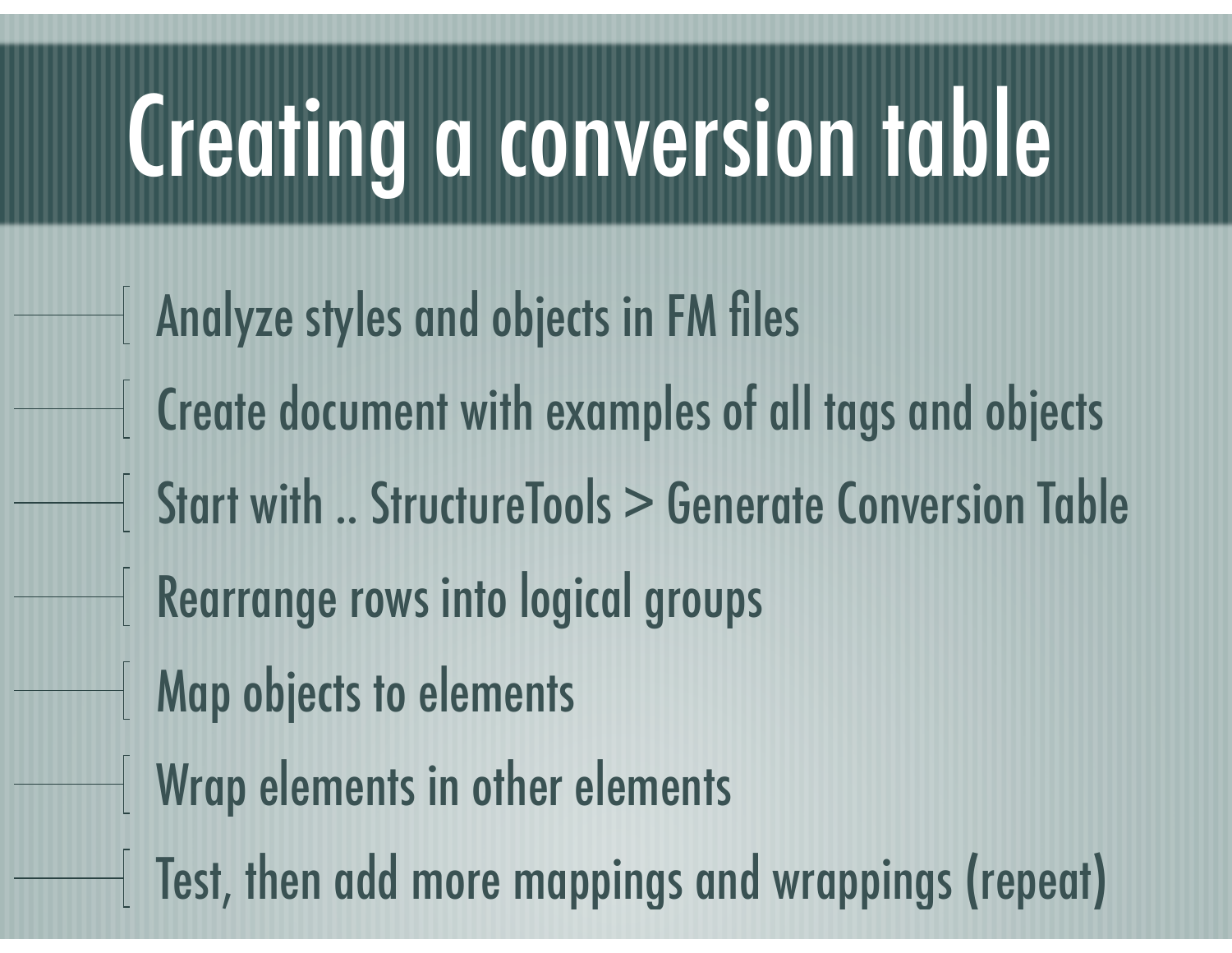#### (1/4)

#### Potential issues

Conversion table maps named styles and objects Document's consistent use of tags is very important Overstyled information is lost **Only the "main flow" exports to XML** Multiple graphics or objects in a frame need to be combined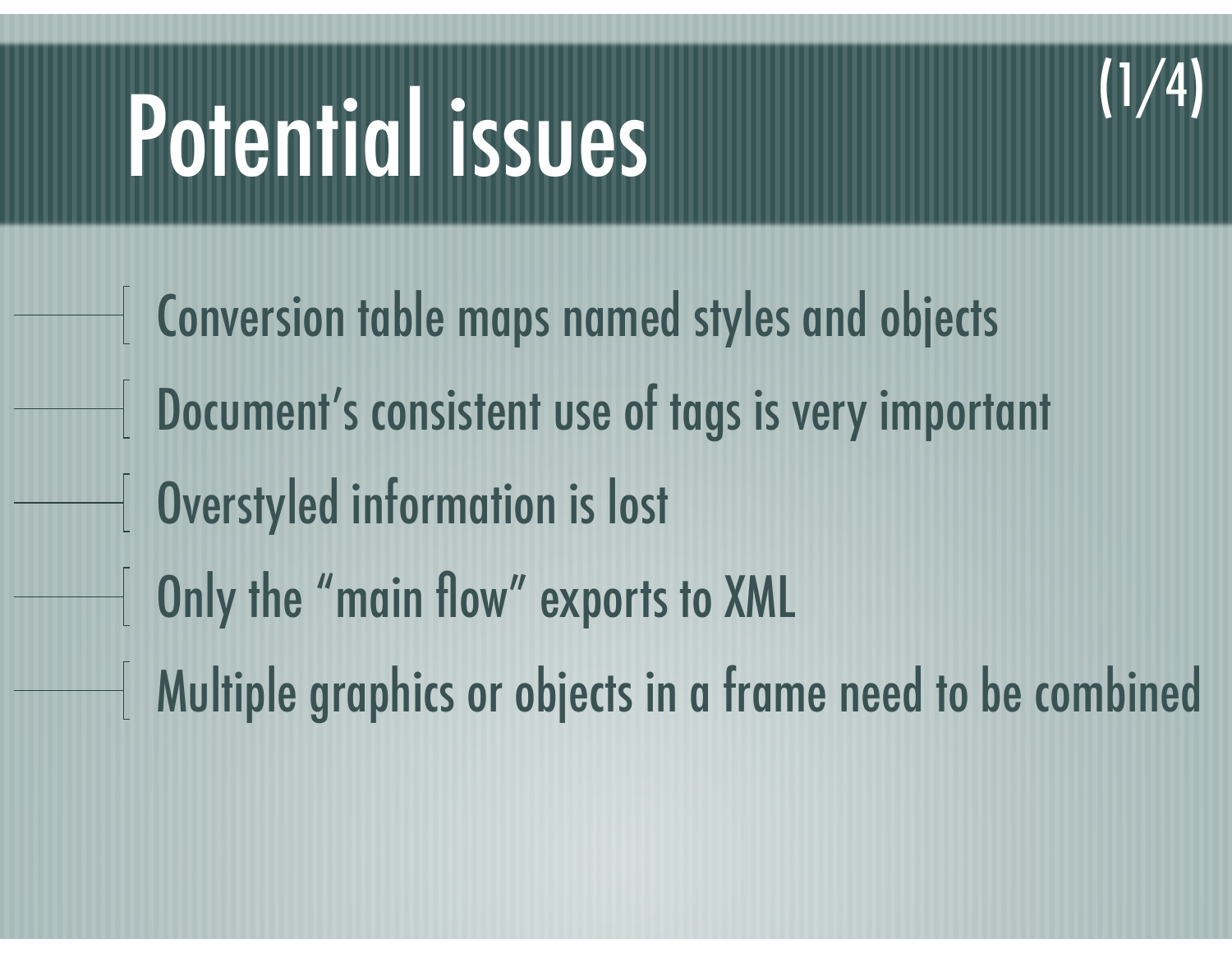

#### Potential issues

Tabs and forced line breaks are typically lost Conditional text can be difficult (especially inline) Cross-references will require scripting to re-link User variables turn into entities (typically not useful in XML) Text insets may not convert properly (depends on content)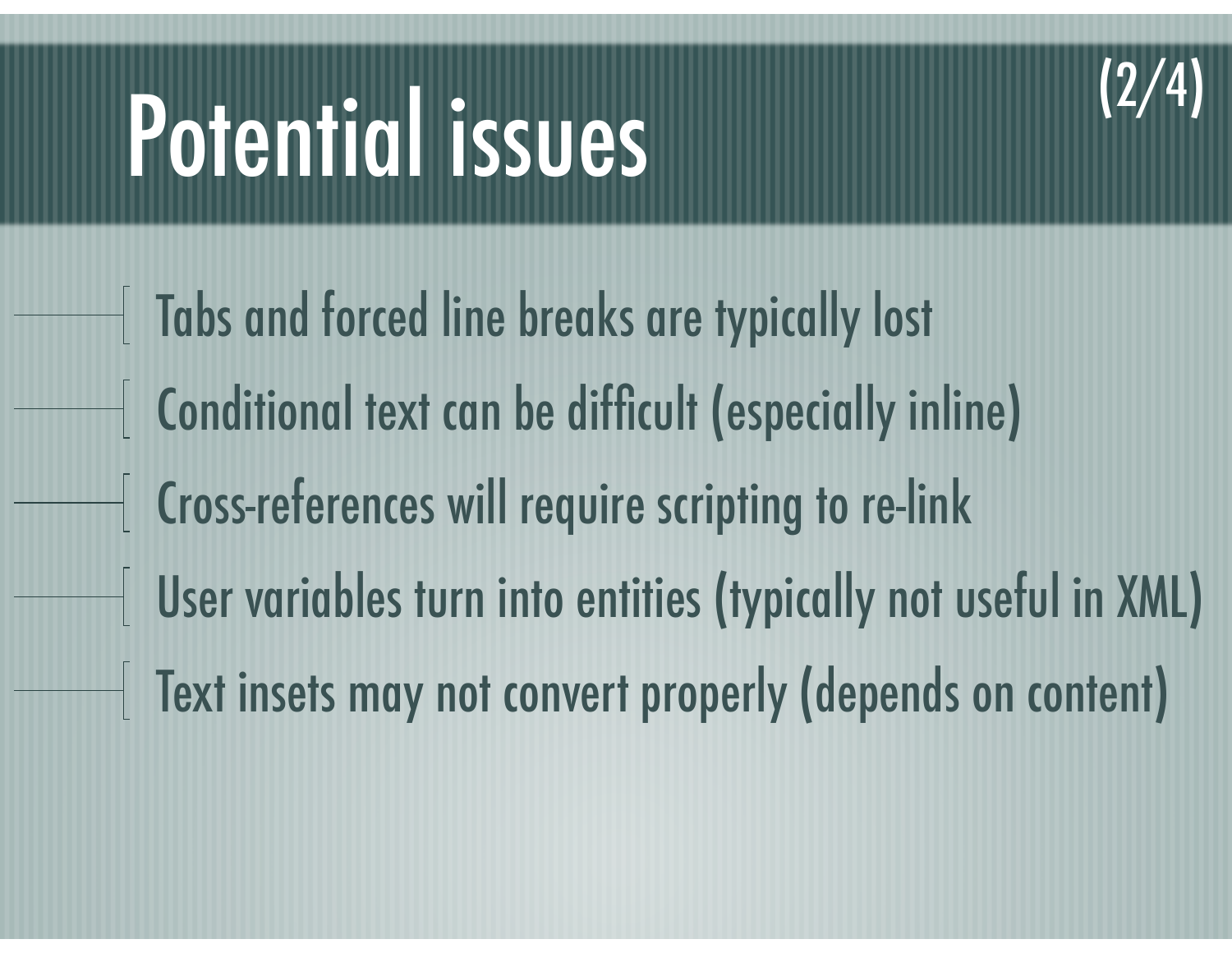

#### Potential issues

- Tables with titles end up in the wrong place Custom table shading
	- and rules are difficult to convert



Table layout is based on table format properties Don't use tables for formatting (like fancy "note" paragraphs)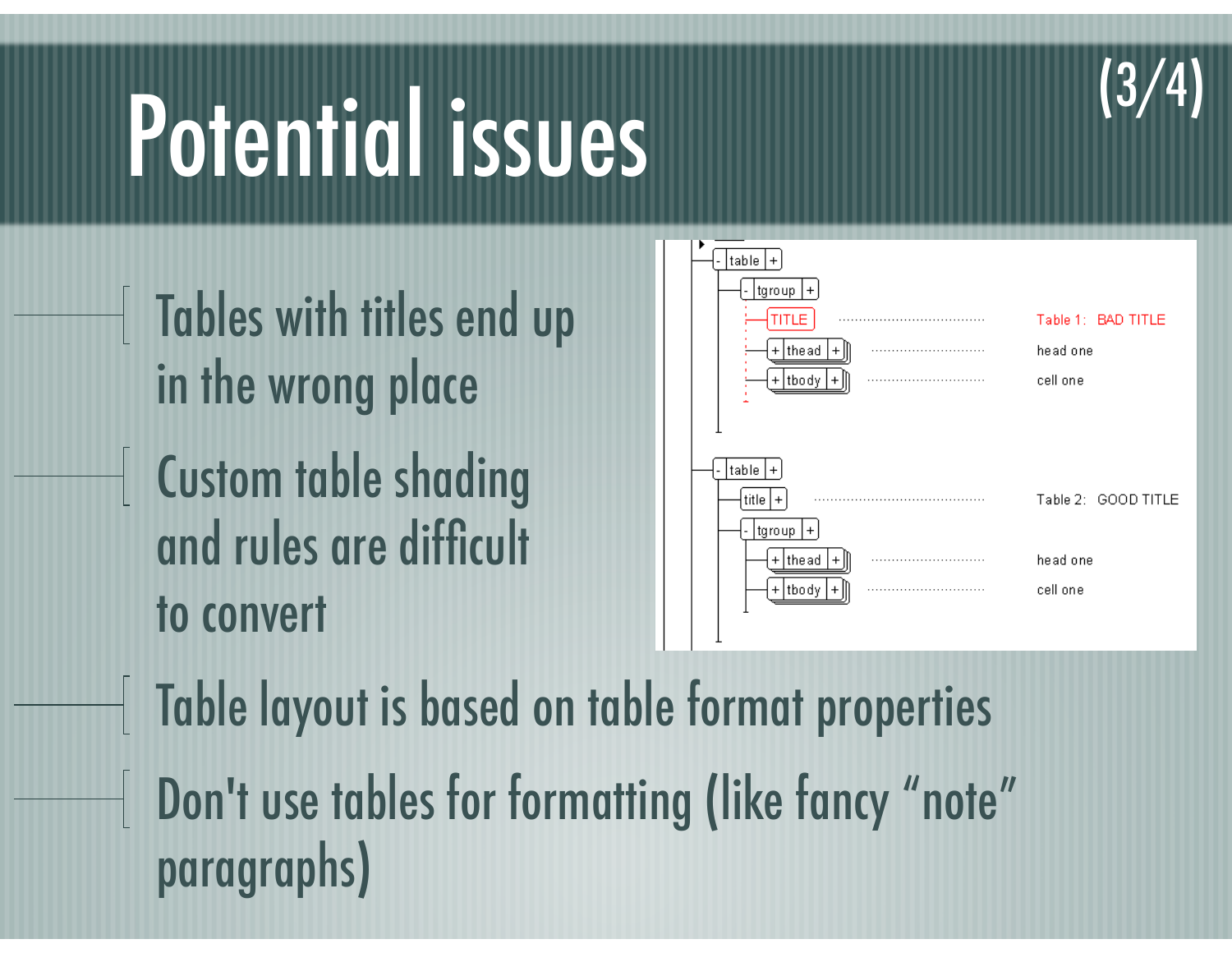

#### Potential issues

- Order of source content may not match the data model Each "topic" needs an ID If naming topics based on titles, collisions are possible Typically shouldn't convert title page and generated files (toc, index, etc)
- Certain element types have restrictions on content, cross-ref and marker must be empty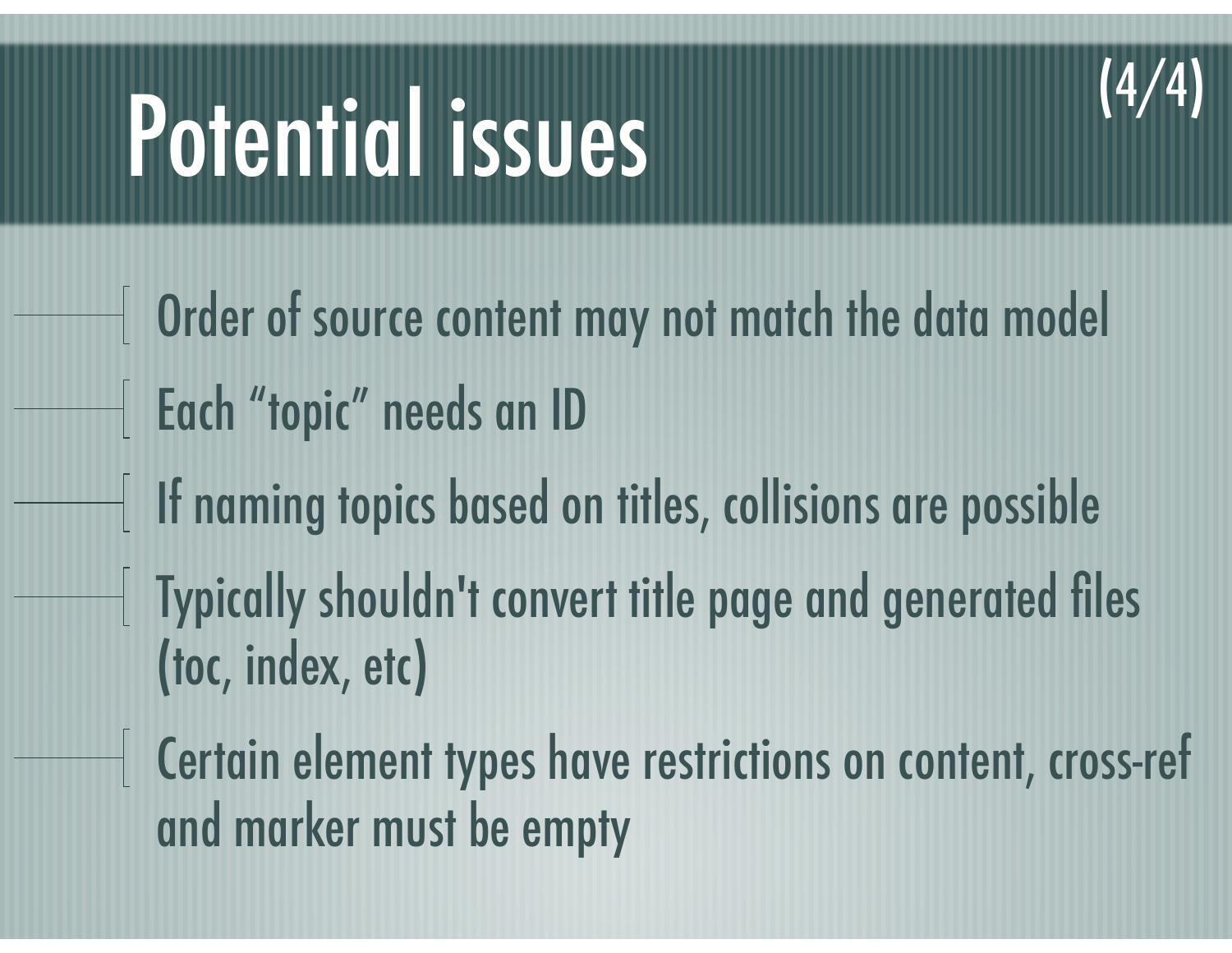## Typical conversion process

Cleanup (and rewrite?) FM files Apply conversion table to book | Import EDD and template into structured FM files Cleanup and validate structured FM files (FrameSLT helps!) **Export to XML** Possible additional cleanup via XSL or other scripting **Open XML in Frame using structured application to validate**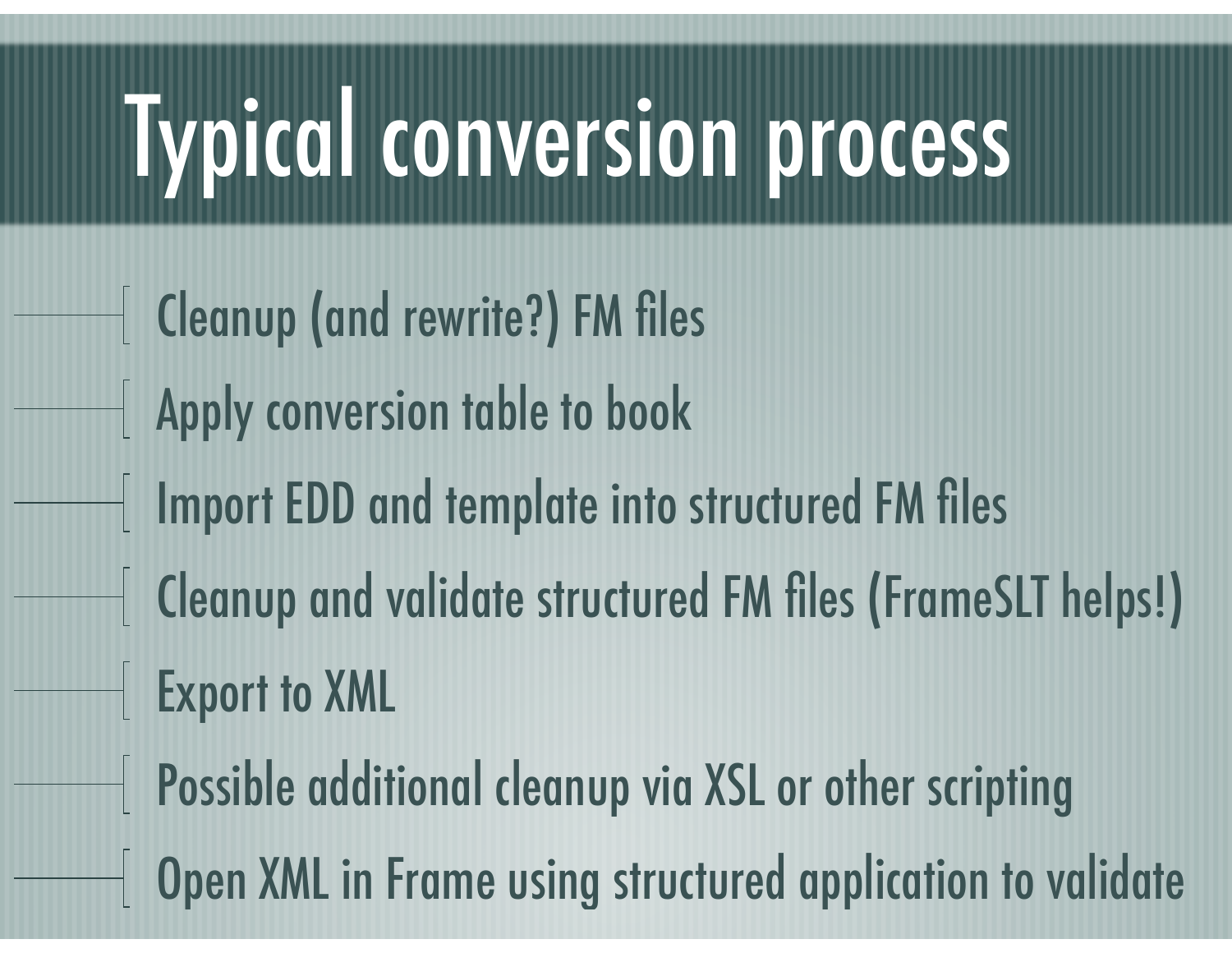## DEMO TIME!

Walk through conversion table Apply conversion table, show problems and how to fix Convert entire book Perform cleanup Export DITA map and topic files If time allows .. generate FM book from DITA map then save to PDF!